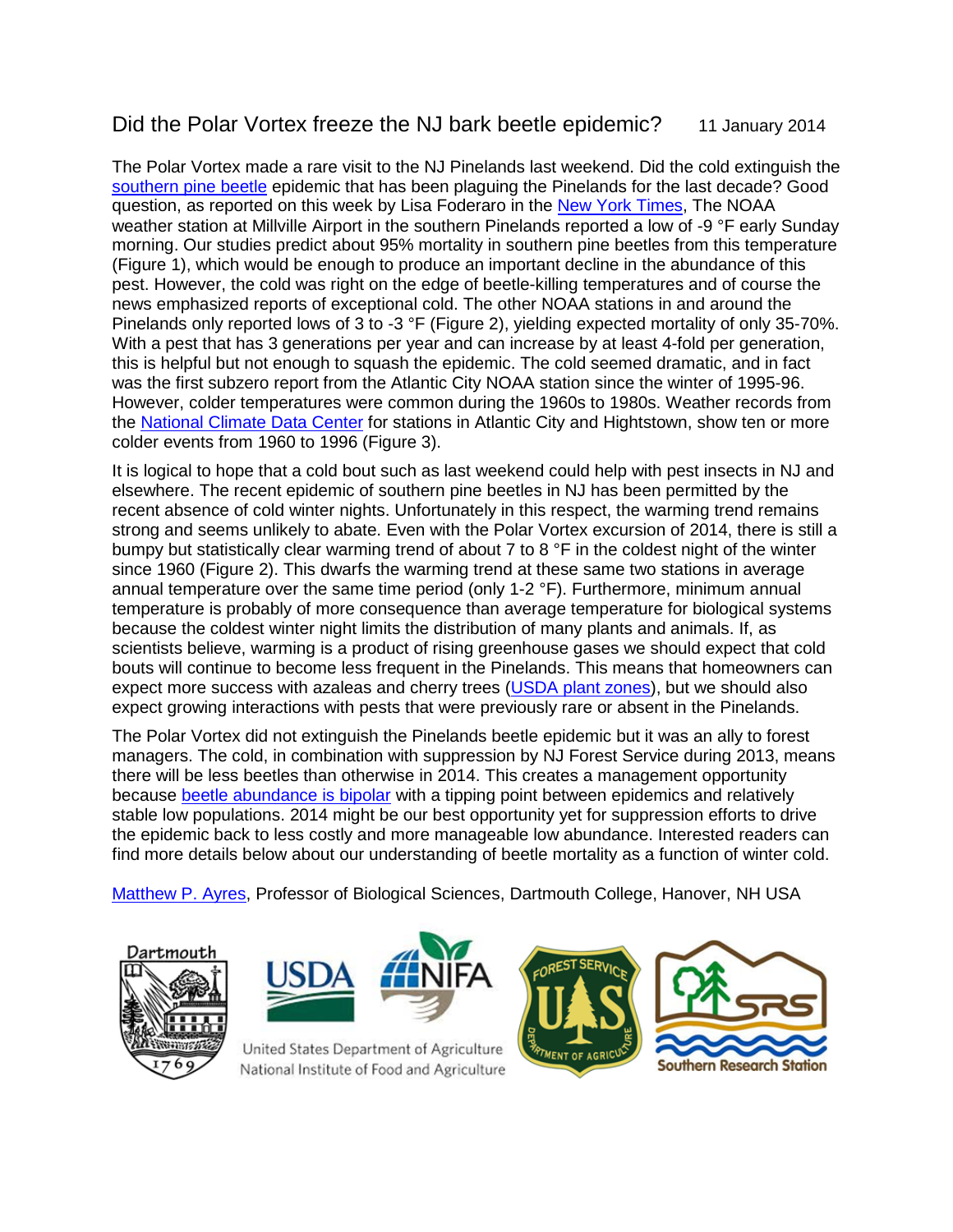

| Location          | <b>NOAA NCDC Station Name</b>             | Tmin $(°F)$ | Estimated<br><b>SPB</b><br>mortality |
|-------------------|-------------------------------------------|-------------|--------------------------------------|
| N40.265 E74.5641  | HIGHTSTOWN 2 W NJ US                      | $-2.9$      | 0.70                                 |
| N39.9492 E74.8417 | MOUNT HOLLY SOUTH JERSEY REGIONAL AIRPORT | $-2.7$      | 0.69                                 |
| N39.8372 E75.0442 | SOMERDALE 4 SW NJ US                      | 0.0         | 0.53                                 |
| N39.6442 E74.8072 | <b>HAMMONTON 1 NE NJ US</b>               | $-1.0$      | 0.59                                 |
| N39.500 E74.500   | EB FORSYTHE NEW JERSEY NJ US              | 3.0         | 0.38                                 |
| N39.4871 E75.2201 | SEABROOK FARMS NJ US                      | 6.1         | 0.28                                 |
| N39.4494 E74.5672 | ATLANTIC CITY INTERNATIONAL AIRPORT NJ US | $-2.7$      | 0.69                                 |
| N39.383 E74.8288  | <b>ESTELL MANOR NJ US</b>                 | $-2.9$      | 0.70                                 |
| N39.3667 E75.0667 | MILLVILLE MUNICIPAL AIRPORT NJ US         | $-8.9$      | 0.95                                 |

Figure 1. Minimum temperatures (°F) reported by **NOAA's National Climate Data Center** for stations in and around the Pinelands for night of 4-5 Jan 2014. Right column of table shows expected mortality for southern pine beetles from the corresponding temperature based on model shown in Figure 2. Satellite image from Google Earth.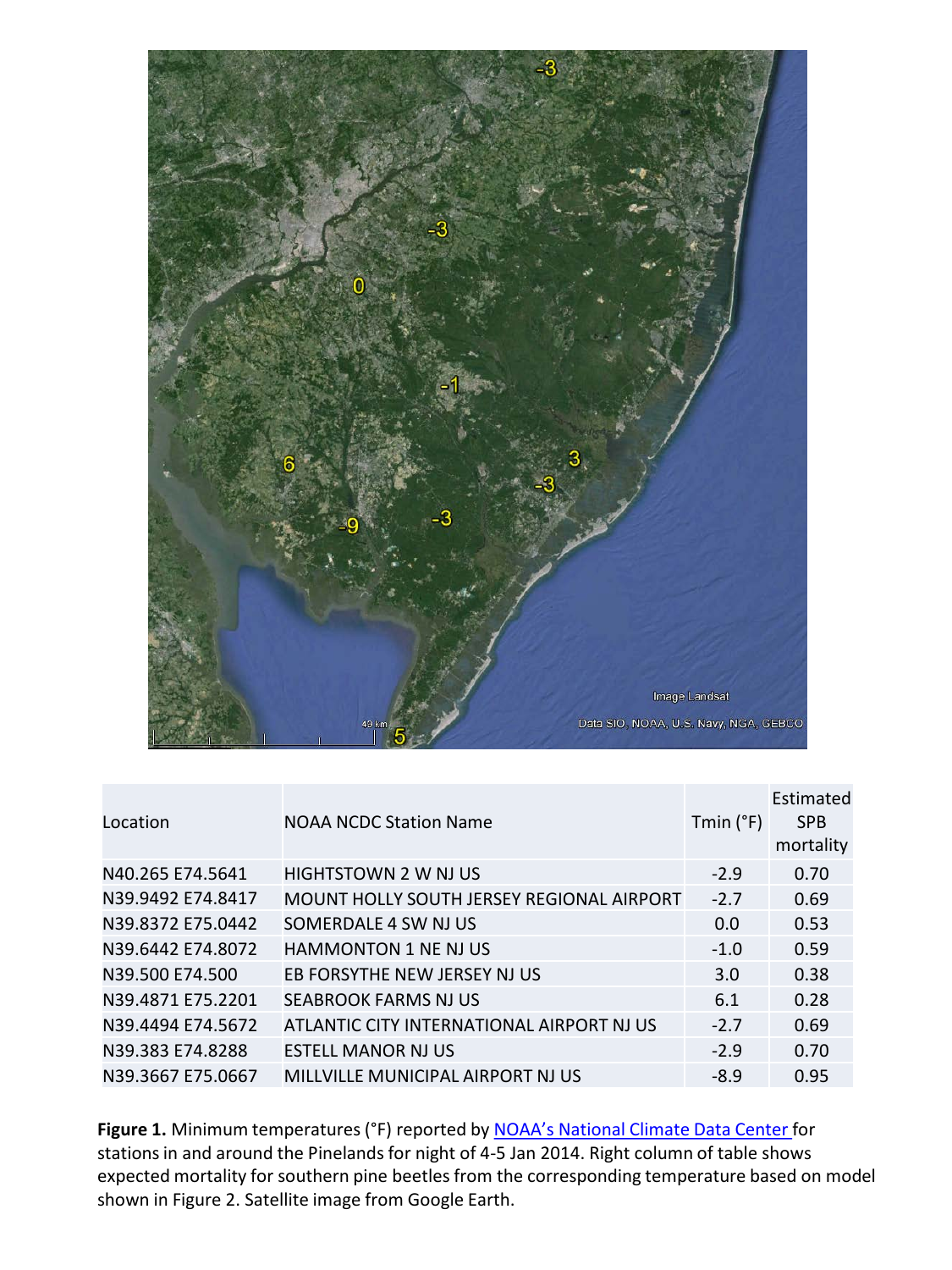

Figure 2. Expected mortality of southern pine beetles from the corresponding air temperature. Simplified from Equation 5 and Figure 7 in [Tran et al. \(2007\).](http://www.dartmouth.edu/~mpayres/pubs/abs65.htm)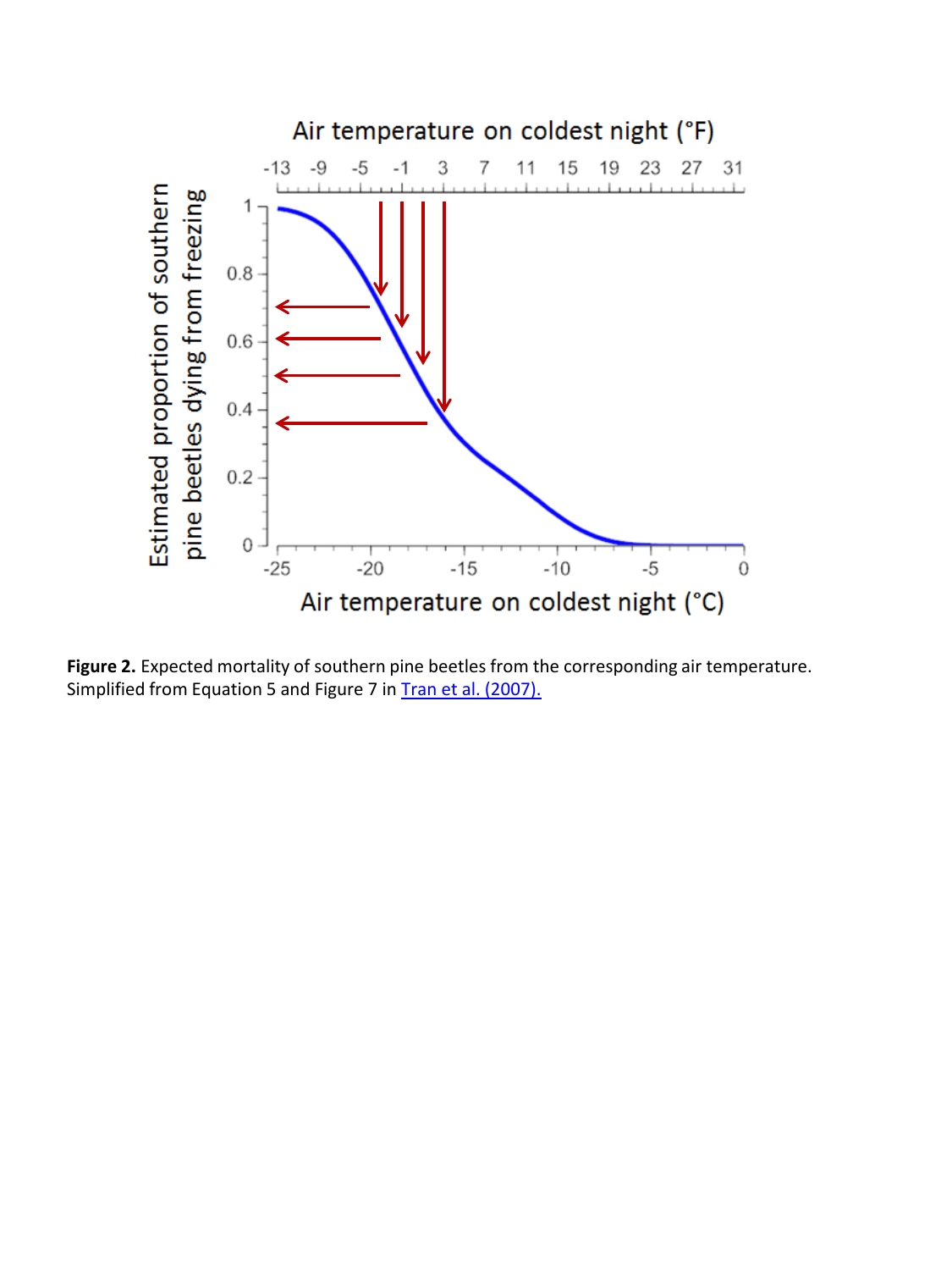

**Figure 3.** Temperatures on the coldest night of the winter from 1960 through Jan 2014 at the warm and cold margins of the New Jersey Pinelands. Data from NOAA's National Climate Data Center. Updated from Figure 7 in [Weed et al. \(2013\).](http://www.dartmouth.edu/~mpayres/pubs/abs96.htm)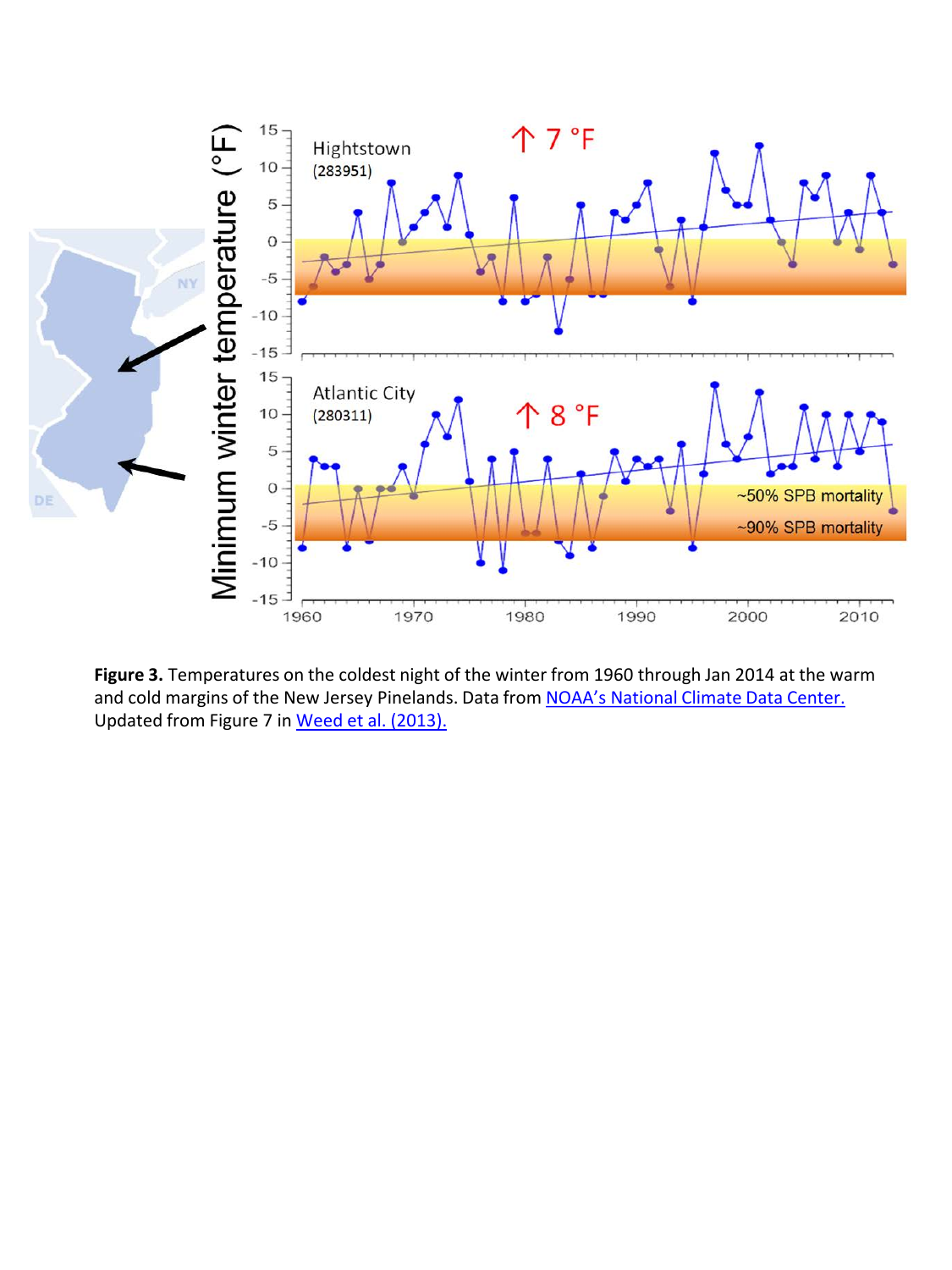

**Figure 4.** Probability of death by freezing for different lifestages of southern pine beetle. The model in Figure 2 assumes that most of the population is in the prepupal stage on the coldest night of the winter (following observations of [Tran et al. 2007\)](http://www.dartmouth.edu/~mpayres/pubs/abs65.htm). More cold tolerance measurements in [Lombardero](http://www.dartmouth.edu/~mpayres/pubs/abs39.htm) et al. (2000).



**Figure 5.** Measurement of lower lethal temperatures in bark beetles is done by slowly cooling an individual animal while precisely measuring its temperature with a tiny thermocouple. Beetles resist freezing to a point, but when they do freeze they die instantly and the moment of death is apparent from the heat spike produced by the crystallization. In the example above, the beetle died at -13.5 °C. It only takes a moment of exposure to die by freezing. Conversely, beetles exposed to temperatures not quite that cold, even if it is prolonged exposure, typically survive without harm. We have measured thousands of individual beetles with this technique under many different conditions to yield the data in Figure 4 above (e.g., [Lombardero](http://www.dartmouth.edu/~mpayres/pubs/abs39.htm) et al. 2000).